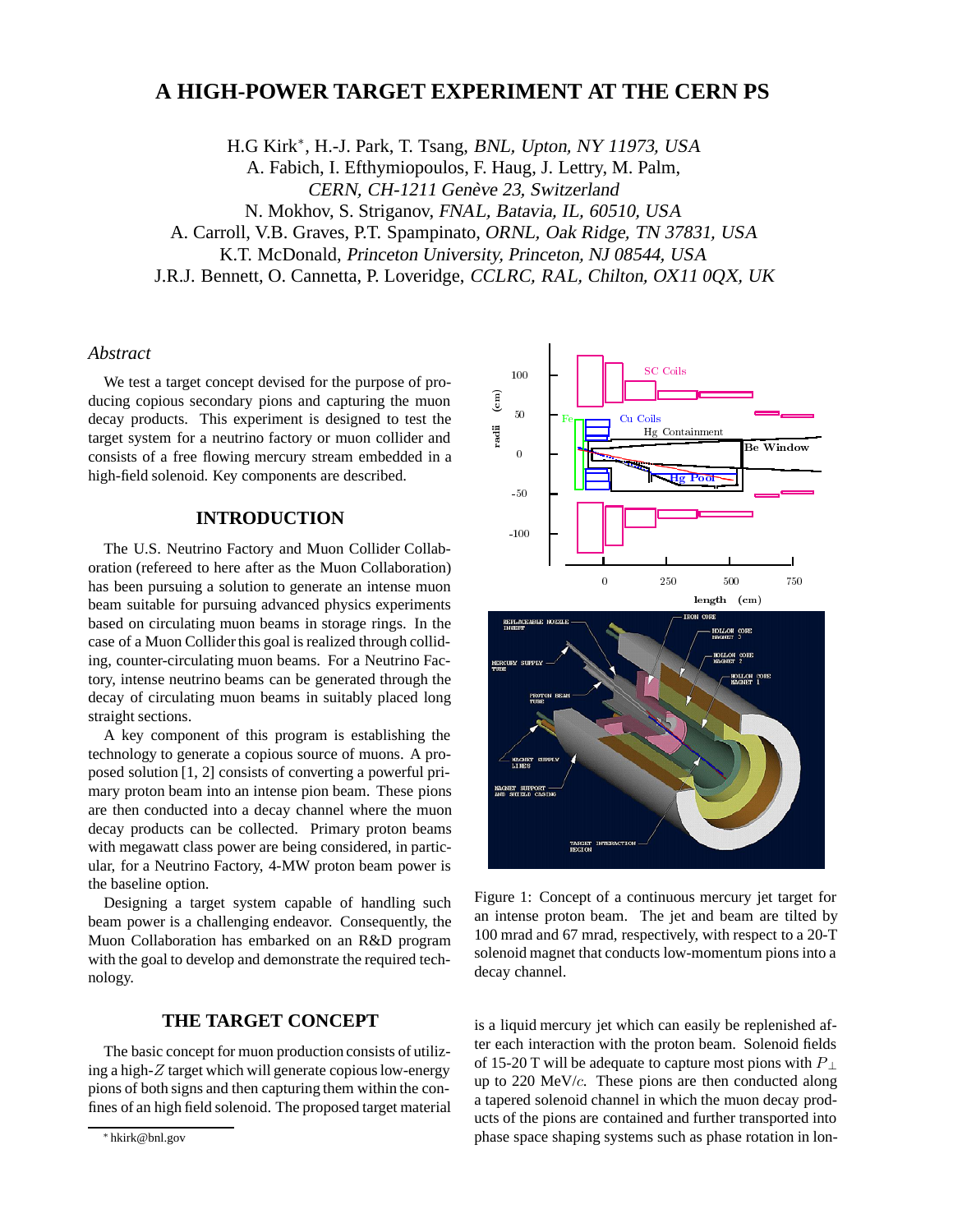gitudinal phase space and cooling channels in which the transverse emittance of the muons is reduced. Figures 1a and b show the schematics of the capture scheme. Figure 2 gives a view of the infrastructure required to support a target system of this type.



Figure 2: Concept of the target vault for a 4-MW mercury jet target [3].

There are key technical issues associated with this proposed targeting solution. The performance of the mercury jet will be effected by the presence of the magnetic field. The dispersal of the mercury after the interaction with the proton beam needs to be studied. Other issues include how much displaced in time can micro-bunches be and still have full pion production and the corollary question, how soon can the jet be reconstituted in order to accept a subsequent beam pulse. These and other issues represent the basis for the Muon Collaboration establishing its targetry R&D program.

# **THE TARGET EXPERIMENT**

Initial experiments were conducted at the BNL AGS [4] in which the characteristics of the interaction of an Hg jet with a 24-GeV proton beam was first studied. These studies gave encouraging but limited results. First, the Hg jet velocity was only 2.5 m/s, whereas one of order 20 m/s is required for high rep. rate ( $\approx$  50-Hz) operations. Also, the previous experiments did not include the presence of a magnetic field. With this in mind, a proposal [5] was submitted and subsequently accepted for testing at CERN using the 24-GeV proton beam from the CERN PS. An initial discussion of the concept for this experiment has already been published [6].

Two key experimental components of this experiment, the 15-T Pulsed solenoid and the Hg injection system, have been described elsewhere [7, 8]. The experimental floor layout of these systems are shown in Fig. 3 while the relationship of the equipment relative to the proton beam is shown in Fig. 4.

The beam spill will be varied with single turn extraction used for the 24-GeV PS proton beam. Beam pulses will



Figure 3: Layout of the high-power-target experiment.



Figure 4: Cutaway view of the high-power-target experiment.

vary in intensity from 4 to  $30 \times 10^{12}$  protons/pulse (4-30) TP). Multiple turn extractions can be realized provided that the primary proton beam energy is reduced to 14 GeV. The time interval between the extractions can be varied from 2 to 500  $\mu$ s. We will exploit this machine capability by invoking a pump-probe technique to examine the particle production efficiency of the trailing (probe) pulse as a function of the time interval. This will give more detailed information concerning cavitation development in the mercury jet.

The particle production efficiencies of each micro-pulse will be examined through the use of various particle detectors arrayed about the interaction site. Two types of detectors will be used: diamond based PIN-diode and Aluminum Cathode Electron Multipliers (ACEM). We use the particle production code MARS as a guide to predict the expected particle fluences and time distributions at selected locations, as shown in Fig. 5.

#### **CONCLUSIONS**

The CERN target experiment is structured to provide a proof-of-principle verification of the Muon Collaboration target concept. Principle components have been installed and the running of the experiment is expected to begin this summer.

#### **ACKNOWLEDGMENTS**

This work was supported in part by the US DOE Contract NO. DE-AC02-98CH10886.